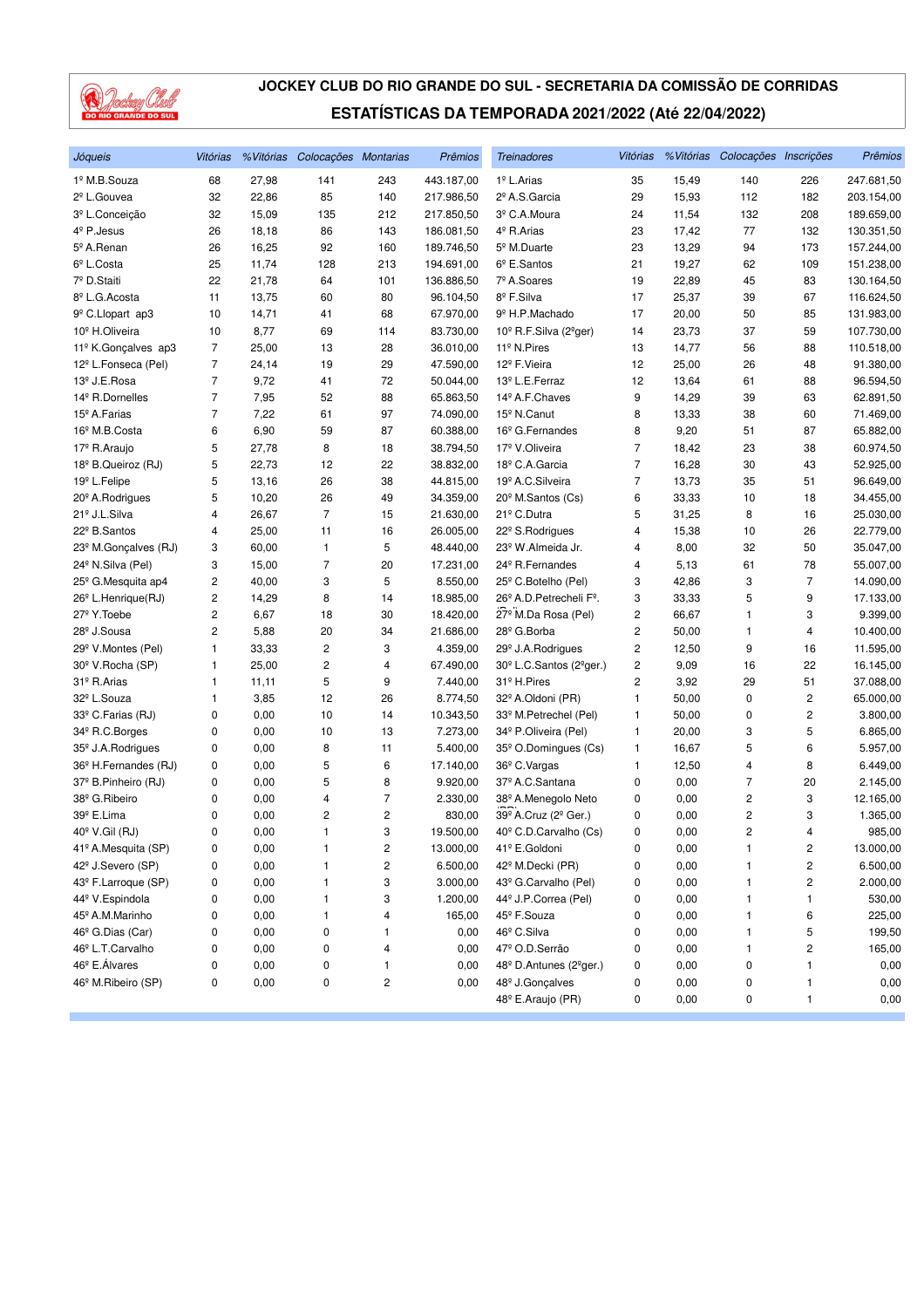

| Reprodutores                                            |                |                         |                         | Corr. Ganh Vit. Coloc. | Prêmios    | Avós Maternos                                       |                |                         |                         | Corr. Ganh Vit. Coloc. | Prêmios    |
|---------------------------------------------------------|----------------|-------------------------|-------------------------|------------------------|------------|-----------------------------------------------------|----------------|-------------------------|-------------------------|------------------------|------------|
| 1º Tiger Heart-(Scatmandu)                              | 22             | 13                      | 25                      | 41                     | 143.150,50 | 1º Roi Normand-(Exclusive Native)                   | 26             | 13                      | 26                      | 93                     | 174.033,00 |
| 2 <sup>º</sup> Wired Bryan-USA(Stormy Atlantic)         | 23             | 11                      | 21                      | 36                     | 125.515,00 | 2 <sup>°</sup> Wild Event-(Wild Again)              | 21             | 9                       | 19                      | 43                     | 134.210,00 |
| 3 <sup>º</sup> Oliver Zip-USA(City Zip)                 | 15             | 6                       | 17                      | 48                     | 129.754,00 | 3 <sup>º</sup> Magical Mile-(J.O.Tobin)             | 7              | 5                       | 15                      | 10                     | 82.390,00  |
| 4º Forestry-(Storm Cat)                                 | 15             | 5                       | 15                      | 35                     | 98.729,00  | 4 <sup>º</sup> Mensageiro Alado-(Ghadeer)           | 12             | 8                       | 12                      | 29                     | 73.071,50  |
| 5 <sup>°</sup> Adriano-(A.P. Indy)                      | 13             | 7                       | 13                      | 41                     | 89.912,50  | 5 <sup>°</sup> Put It Back-(Honour and Glory)       | 13             | 5                       | 9                       | 23                     | 49.873,50  |
| 6 <sup>°</sup> Midshipman-(Unbridled'S Song)            | 7              | 4                       | 13                      | 17                     | 74.458,00  | 6º Blade Prospector-(Music Prospector)              | 10             | $\overline{7}$          | 8                       | 28                     | 61.747,00  |
| 7º Agnes Gold-(Sunday Silence)                          | 15             | 7                       | 12                      | 36                     | 71.909,50  | 7º Grand Slam-PR(Gone West)                         | 3              | $\overline{c}$          | 8                       | $\overline{7}$         | 40.437,00  |
| 8 <sup>º</sup> Glória de Campeão-(Impression)           | 9              | 6                       | 11                      | 29                     | 77.802,00  | 8º First American-(Quiet American)                  | 9              | 5                       | $\overline{7}$          | 30                     | 60.755,00  |
| 9 <sup>º</sup> Victory Is Ours-(Northern Afleet)        | 14             | 7                       | 10                      | 36                     | 90.940,00  | 9 <sup>º</sup> Crimson Tide-(Sadler'S Wells)        | 10             | 4                       | 6                       | 25                     | 45.809,00  |
| 10 <sup>°</sup> Goldikovic-(Galileo)                    | 17             | 9                       | 10                      | 47                     | 89.675,50  | 10 <sup>°</sup> Point Given-(Thunder Gulch)         | 8              | 5                       | 6                       | 22                     | 42.512,50  |
| 11º Billion Dollar-(Put It Back)                        | 16             | 9                       | 10                      | 34                     | 72.882,50  | 11º Our Emblem-(Mr. Prospector)                     | 3              | 2                       | 6                       | 6                      | 36.315,00  |
| 12 <sup>°</sup> Unbridled Star-(Honour and Glory)       | 4              | 4                       | 10                      | 15                     | 52.664,50  | 12 <sup>°</sup> Know Heights-(Shirley Heights)      | 7              | 4                       | 6                       | 20                     | 36.241,50  |
| 13 <sup>º</sup> Koller-ARG(Orpen)                       | 11             | 5                       | 8                       | 38                     | 76.033,00  | 13 <sup>°</sup> Watchmon-(Maria'S Mon)              | 2              | 2                       | 6                       | $\overline{7}$         | 33.540,00  |
| 14 <sup>°</sup> Desejado Thunder-(Durban Thunder)       | 11             | 6                       | 8                       | 23                     | 55.898,00  | 14 <sup>º</sup> Tiger Heart-(Scatmandu)             | 5              | 3                       | 6                       | 12                     | 33.189,00  |
| 15 <sup>°</sup> Alcorano-(Public Purse)                 | 6              | 5                       | 8                       | 16                     | 52.922,00  | 15º Public Purse-(Private Account)                  | 12             | 4                       | 5                       | 34                     | 52.300,50  |
| 16 <sup>°</sup> Tokay-(Wild Event)                      | 16             | 6                       | 7                       | 37                     | 60.655,50  | 16 <sup>°</sup> Redattore-(Roi Normand)             | 8              | 3                       | 5                       | 35                     | 49.544,00  |
| 17º First American-(Quiet American)                     | 5              | 3                       | 6                       | 13                     | 55.630,00  | 17º Tiznow-(Cee'S Tizzy)                            | 2              | $\overline{c}$          | 5                       | 5                      | 42.100,00  |
| 18 <sup>°</sup> Redattore-(Roi Normand)                 | 9              | 5                       | 5                       | 53                     | 62.324,00  | 18º Choctaw Ridge-USA(Mr.Prospector)                | 7              | 5                       | 5                       | 17                     | 32.702,50  |
| 19 <sup>°</sup> Courtier-(Pioneerof The Nile)           | 13             | 4                       | 5                       | 37                     | 48.701,50  | 19 <sup>°</sup> Whywhywhy-(Mr.Greeley)              | 1              | $\mathbf{1}$            | 5                       | 6                      | 32.424,00  |
| 20 <sup>°</sup> Salto-(Pivotal)                         | 8              | 4                       | 5                       | 27                     | 41.457,00  | 20 <sup>°</sup> A.P. Indy-(Seattle Slew)            | 1              | 1                       | 5                       | 2                      | 32.150,00  |
| 21º Drosselmeyer-USA(Distorted Humor)                   | 8              | 5                       | 5                       | 31                     | 37.679,00  | 21º Spring Halo-(Southern Halo)                     | 10             | 3                       | 5                       | 20                     | 26.135,00  |
| 22 <sup>°</sup> Un Belini-(Put It Back)                 | 3              | 1                       | 5                       | 12                     | 36.600,00  | 22º Sulamani-(Hernando)                             | 3              | $\overline{c}$          | 4                       | 18                     | 31.799,00  |
| 23 <sup>°</sup> Holding Glory-(Public Purse)            | 5              | 3                       | 4                       | 18                     | 48.714,00  | 23 <sup>°</sup> Inexplicable-(Miswaki)              | 7              | 2                       | 4                       | 14                     | 27.493,00  |
| 24 <sup>°</sup> Put It Back-(Honour and Glory)          | 9              | 3                       | 4                       | 26                     | 36.213,00  | 24 <sup>°</sup> American Gipsy-(Septième Ciel)      | 4              | 2                       | 4                       | 6                      | 22.270,00  |
| 25 <sup>°</sup> Embaixador Inglês-SP(First American)    | 4              | 3                       | 4                       | 19                     | 34.141,50  | 25 <sup>°</sup> Top Hat-(Royal Academy)             | 1              | 1                       | 4                       | 10                     | 22.120,00  |
| 26 <sup>°</sup> Hat Trick-(Sunday Silence)              | 4              | 3                       | 4                       | 10                     | 26.075,00  | 26 <sup>°</sup> Burooj-(Danzig)                     | 5              | $\overline{c}$          | 4                       | 14                     | 21.183,50  |
| 27º Kodiak Kowboy-USA(Posse)                            | 7              | 3                       | 4                       | 10                     | 24.575,00  | 27º Cape Town-(Seeking The Gold)                    | 3              | $\overline{\mathbf{c}}$ | 3                       | 9                      | 32.267,00  |
| 28 <sup>°</sup> Union Avenue-USA(Gone West)             | 7              | 3                       | 4                       | 11                     | 24.096,50  | 28 <sup>°</sup> Vettori-(Machiavellian)             | $\overline{7}$ | 3                       | 3                       | 10                     | 32.218,00  |
| 29 <sup>°</sup> Mr.Angra-(Romarin)                      | 1              | 1                       | 4                       | 10                     | 22.120,00  | 29 <sup>°</sup> Ghadeer-(Lyphard)                   | 5              | 3                       | 3                       | 24                     | 27.826,50  |
| 30 <sup>°</sup> Poker Face-(Wild Event)                 | 4              | 3                       | 4                       | 11                     | 21.840,00  | 30 <sup>°</sup> Spend A Buck-(Buckaroo)             | 6              | 2                       | 3                       | 21                     | 25.451,50  |
| 31º Crocodilo Dandy-PR(Belong To Me)                    | 3              | $\overline{\mathbf{c}}$ | 4                       | 8                      | 21.759,00  | 31º Notation-(Well Decorated)                       | 5              | $\mathbf{1}$            | 3                       | 6                      | 23.424,00  |
| 32 <sup>°</sup> Catcher In The Sky-(Catcher In The Rye) | 5              | 3                       | 3                       | 24                     | 28.586,00  | 32 <sup>°</sup> Nedawi-(Rainbow Quest)              | 5              | 3                       | 3                       | 10                     | 23.420,00  |
| 33º Que Fenômeno-(Northern Afleet)                      | 6              | 2                       | 3                       | 14                     | 25.890,00  | 33º Northern Afleet-(Afleet)                        | 7              | 3                       | 3                       | 12                     | 22.175,00  |
| 34 <sup>°</sup> Phone Time-(Gilded Time (USA))          | 7              | 3                       | 3                       | 20                     | 25.087,00  | 34 <sup>°</sup> Mark Of Esteem-(Darshaan)           | 3              | 2                       | 3                       | 6                      | 20.948,00  |
| 35 <sup>°</sup> Quick Road-(Jules)                      | 2              | 1                       | 3                       | 19                     | 24.009,00  | 35 <sup>°</sup> Lil'S Lad-(Pine Bluff)              | 1              | 1                       | 3                       | 12                     | 19.768,00  |
| 36 <sup>°</sup> E do Sul-(Irish Fighter)                | 1              | 1                       | 3                       | 5                      | 23.199,00  | 36 <sup>°</sup> Gilded Time (USA)-(Timeless Moment) | 4              | 2                       | 3                       | 8                      | 19.454,50  |
| 37º Public Purse-(Private Account)                      | 5              | 2                       | 3                       | 16                     | 21.753,00  | 37º Minstrel Glory-(The Minstrel)                   | 4              | 2                       | 3                       | 6                      | 17.605,00  |
| 38 <sup>°</sup> Pioneering-(Mr.Prospector)              | 6              | 2                       | 3                       | 15                     | 18.175,00  | 38 <sup>°</sup> Candy Stripes-(Blushing Groom)      | 4              | $\overline{\mathbf{c}}$ | 3                       | 4                      | 15.950,00  |
| 39º Acteon Man-(Be My Chief)                            | 2              | 1                       | 3                       | 3                      | 17.700,00  | 39º Romarin-(Itajara)                               | 2              | 2                       | 3                       | 4                      | 15.609,00  |
| 40 <sup>°</sup> Nedawi-(Rainbow Quest)                  | $\overline{4}$ | 3                       | 3                       | 11                     | 16.740,00  | 40 <sup>°</sup> Odysseus-(Sail Through)             | 1              | $\mathbf{1}$            | 3                       | 4                      | 15.150,00  |
| 41º Taludo-(Music Prospector)                           | 4              | 2                       | 3                       | 4                      | 13.110,00  | 41º Woodman-(Mr.Prospector)                         | 1              | 1                       | 3                       | 6                      | 13.705,00  |
| 42º Mike Toor-(Dodge)                                   | 2              | 1                       | 3                       | $\mathbf{1}$           | 10.125,00  | 42 <sup>°</sup> Salute The Sarge-(Forest Wildcat)   | 2              | 1                       | 2                       | 12                     | 29.303,00  |
| 43º Wild Event-(Wild Again)                             | 6              | 2                       | 2                       | 12                     | 52.430,00  | 43 <sup>°</sup> Roman Ruler-(Fusaichi Pegasus)      | 1              | 1                       | $\overline{\mathbf{c}}$ | 1                      | 27.200,00  |
| 44º Out Of Control-(Vettori)                            | 8              | 2                       | 2                       | 34                     | 32.136,50  | 44 <sup>°</sup> Clackson-(I Say)                    | 5              | $\overline{\mathbf{c}}$ | $\overline{\mathbf{c}}$ | 22                     | 24.320,00  |
| 45 <sup>°</sup> Jeune-Turc-(Know Heights)               | 4              | 2                       | $\overline{\mathbf{c}}$ | 20                     | 24.882,00  | 45 <sup>°</sup> Pioneering-(Mr.Prospector)          | 4              | $\mathbf{1}$            | $\boldsymbol{2}$        | 17                     | 21.962,00  |
| 46 <sup>°</sup> La Fúria Negra-PR(Mensageiro Alado)     | 4              | 2                       | $\overline{\mathbf{c}}$ | 14                     | 17.664,50  | 46 <sup>°</sup> Fast Fingers-(Mt.Livermore)         | 4              | $\overline{\mathbf{c}}$ | $\boldsymbol{2}$        | 16                     | 21.264,50  |
| 47º Catch A Flight-(Giant'S Causeway)                   | 5              | 2                       | 2                       | $\overline{7}$         | 15.835,00  | 47º Dodge-(Mr.Prospector)                           | 11             | $\overline{\mathbf{c}}$ | $\overline{\mathbf{c}}$ | 28                     | 20.998,00  |
| 48 <sup>°</sup> Sanduka-(Wild Event)                    | 1              | 1                       | $\overline{\mathbf{c}}$ | 9                      | 14.430,00  | 48 <sup>°</sup> Puerto-Madero-(Fast Gold)           | 3              | 2                       | $\overline{\mathbf{c}}$ | 14                     | 20.695,00  |
| 49º Eyeofthetiger-(Tempranero)                          | 2              |                         | 2                       | 8                      | 12.687,50  | 49º Amigoni-(Danehill)                              | 5              | 2                       | 2                       | 15                     | 16.830,00  |
| 50º Arambaré-(Jarraar)                                  | 1              | 1                       | $\overline{\mathbf{c}}$ | 3                      | 10.965,00  | 50 <sup>°</sup> Fast Gold-(Mr.Prospector)           | 4              | 1                       | 2                       | 10                     | 16.770,00  |
|                                                         |                |                         |                         |                        |            |                                                     |                |                         |                         |                        |            |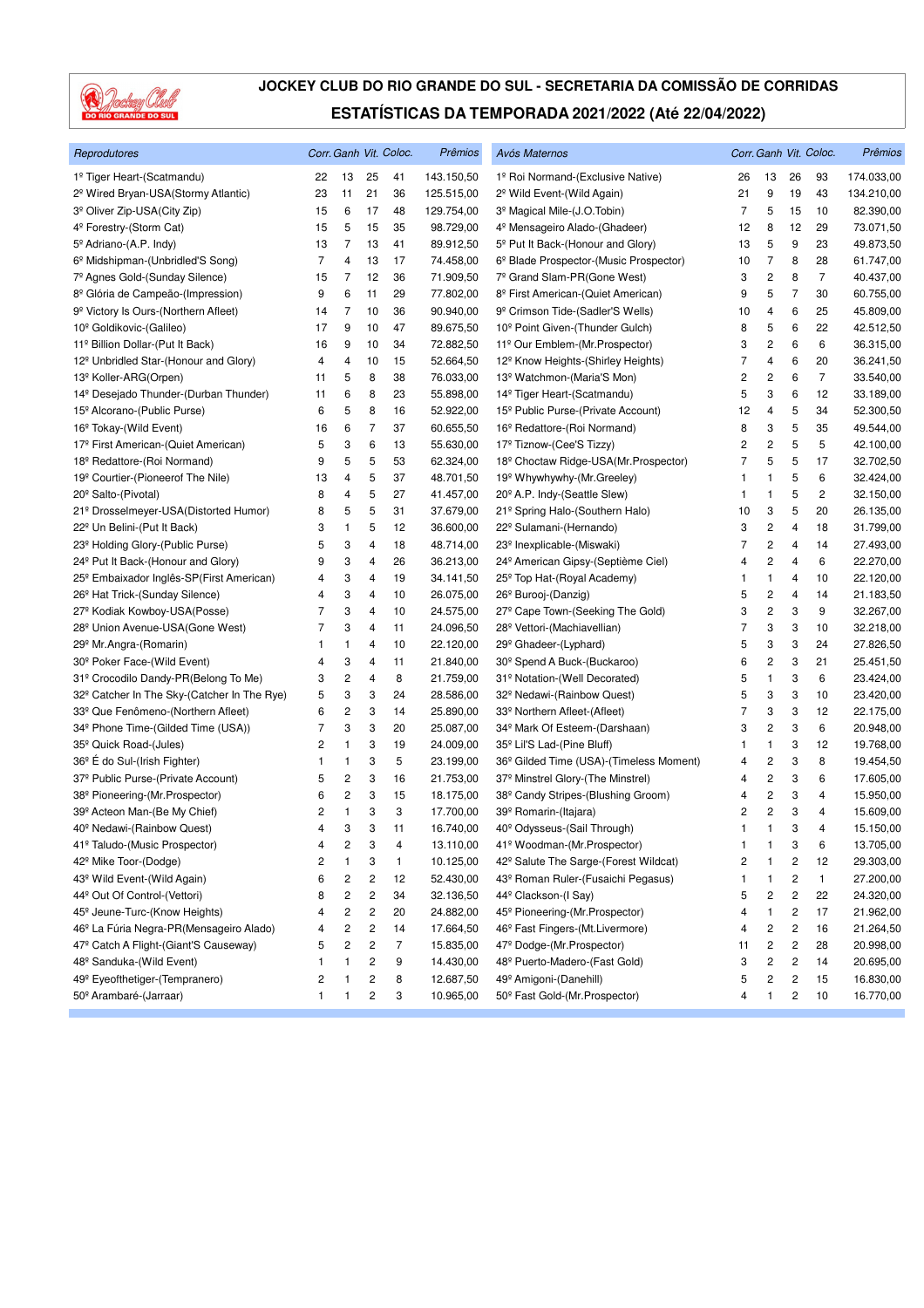

| Proprietários                                 |    |                         |                         | Corr. Ganh Vit. Coloc. | Prêmios    | <b>Criadores</b>                           |                |                         |                | Corr. Ganh Vit. Coloc. | Prêmios    |
|-----------------------------------------------|----|-------------------------|-------------------------|------------------------|------------|--------------------------------------------|----------------|-------------------------|----------------|------------------------|------------|
| 1º Global Oil Distribuidora de Petróleo Ltda  | 23 | 13                      | 27                      | 94                     | 164.569,00 | 1º Haras Figueira do Lago                  | 10             | 8                       | 15             | 63                     | 110.688,00 |
| 2º Alberto J. Tiellet Miorim                  | 25 | 13                      | 23                      | 78                     | 175.188,50 | 2º Haras Celcape                           | 8              | 4                       | 15             | 28                     | 109.765,50 |
| 3 <sup>º</sup> Stud Sion                      | 25 | $\overline{7}$          | 18                      | 45                     | 117.871,00 | 3º Haras J.G.                              | 17             | 8                       | 15             | 41                     | 91.972,50  |
| 4 <sup>°</sup> Stud Boate Azul                | 11 | 3                       | 12                      | 32                     | 86.544,00  | 4º Haras Santa Maria de Araras             | 27             | 10                      | 13             | 57                     | 137.610,00 |
| 5 <sup>º</sup> Mauricio Roriz dos Santos      | 9  | 6                       | 9                       | 16                     | 65.934,50  | 5º Haras Capela de Santana                 | 20             | 9                       | 13             | 39                     | 101.415,50 |
| 6 <sup>º</sup> Haras Uberlândia               | 7  | 4                       | 8                       | 25                     | 51.366,00  | 6 <sup>°</sup> Haras Springfield           | 9              | 5                       | 13             | 19                     | 77.699,00  |
| 7º Ramiro Curi de Lemos                       | 4  | 3                       | 8                       | $\overline{7}$         | 51.215,00  | 7º Haras Alves Teixeira                    | 17             | 10                      | 12             | 47                     | 91.370,50  |
| 8 <sup>º</sup> Haras Maluga                   | 7  | 4                       | $\overline{7}$          | 22                     | 59.984,50  | 8 <sup>º</sup> Haras Vale Verde            | 12             | 6                       | 9              | 28                     | 80.800,00  |
| 9 <sup>º</sup> Stud Vicente Garbin Obino      | 5  | 4                       | $\overline{7}$          | $\overline{7}$         | 48.875,00  | 9 <sup>º</sup> Haras Uberlândia            | 10             | 5                       | 9              | 43                     | 71.291,00  |
| 10 <sup>°</sup> Coudelaria San Paolo          | 5  | 3                       | $\overline{7}$          | 17                     | 41.808,50  | 10 <sup>°</sup> Haras Dilema               | 3              | 1                       | 9              | 13                     | 49.522,50  |
| 11 <sup>º</sup> Stud Slick                    | 10 | 6                       | $\overline{7}$          | 19                     | 38.939,00  | 11 <sup>º</sup> Haras Maluga               | 9              | 4                       | 7              | 22                     | 60.375,00  |
| 12 <sup>º</sup> Stud Lobão de Pelotas         | 7  | 4                       | 6                       | 25                     | 45.760,00  | 12 <sup>º</sup> Haras Cima                 | 5              | 1                       | $\overline{7}$ | 13                     | 50.435,50  |
| 13 <sup>º</sup> Haras das Araucárias          | 4  | 3                       | 6                       | 11                     | 35.690,00  | 13 <sup>º</sup> Haras Santarém             | 8              | 4                       | 7              | 12                     | 39.965,00  |
| 14 <sup>º</sup> Haras Rio Iguassu             | 7  | 4                       | 5                       | 11                     | 90.475,00  | 14º Haras Nijú                             | 11             | 6                       | 6              | 28                     | 49.674,00  |
| 15 <sup>°</sup> Stud Casablanca               | 13 | 5                       | 5                       | 23                     | 43.522,50  | 15 <sup>º</sup> Haras Ponta Porã           | 12             | 4                       | 6              | 24                     | 43.895,00  |
| 16 <sup>°</sup> Luiz Henrique F. dos Santos   | 7  | $\overline{4}$          | 5                       | 16                     | 37.819,00  | 16 <sup>°</sup> Haras Anderson             | 8              | 5                       | 6              | 23                     | 39.276,50  |
| 17 <sup>º</sup> José Paulo Scorsatto Elias    | 14 | 3                       | 5                       | 11                     | 23.929,50  | 17 <sup>º</sup> Haras Ereporã              | 6              | 3                       | 6              | 10                     | 31.505,50  |
| 18 <sup>°</sup> Stud Alegretense              | 1  | $\mathbf{1}$            | 5                       | 4                      | 23.085,00  | 18 <sup>°</sup> Haras Rio Iguassu          | 9              | 4                       | 5              | 18                     | 98.495,00  |
| 19 <sup>°</sup> Stud Duplo Ouro               | 10 | 4                       | 4                       | 21                     | 73.952,00  | 19 <sup>º</sup> Haras Di Cellius           | 9              | 4                       | 5              | 39                     | 45.898,50  |
| 20 <sup>°</sup> Ricardo Corrêa                | 4  | $\overline{c}$          | 4                       | 22                     | 50.630,50  | 20 <sup>°</sup> Paulo Neri de Lima Bergamo | 3              | $\overline{\mathbf{c}}$ | 5              | 6                      | 42.700,00  |
| 21 <sup>°</sup> Stud Red Bier                 | 3  | 3                       | 4                       | $\overline{7}$         | 31.230,00  | 21 <sup>°</sup> Stud Ferragus              | $\overline{7}$ | 2                       | 5              | 16                     | 30.604,00  |
| 22º Agamenon Machado de Assis Berni           | 5  | 3                       | 4                       | 14                     | 31.090,00  | 22º Ulisses Lignon Carneiro                | $\overline{7}$ | 3                       | 5              | 13                     | 29.162,00  |
| 23 <sup>°</sup> Gil Boczianowski Irala        | 4  | 2                       | $\overline{4}$          | 9                      | 24.263,00  | 23º Haras Paraiso da Lagoa                 | 5              | 3                       | 4              | 23                     | 35.791,50  |
| 24 <sup>°</sup> Franklin José Chaves          | 6  | 3                       | 4                       | 13                     | 21.185,00  | 24 <sup>°</sup> Haras Cruz de Pedra        | 4              | 2                       | 4              | 14                     | 29.629,00  |
| 25 <sup>°</sup> Guilherme Vargas Dias         | 5  | 3                       | 3                       | 47                     | 40.117,00  | 25 <sup>°</sup> Homero Tarragô Filho       | 5              | 3                       | $\overline{4}$ | 17                     | 27.639,50  |
| 26 <sup>°</sup> Coudelaria F.B.L.             | 2  | 1                       | 3                       | 3                      | 24.755,00  | 26 <sup>°</sup> Haras Corunilha            | 2              | $\overline{\mathbf{c}}$ | 4              | 6                      | 22.270,00  |
| 27º Ana Claudia Espindola Carvalhal           | 1  | 1                       | 3                       | 5                      | 23.199,00  | 27 <sup>º</sup> Haras Torrão de Ouro       | $\mathbf{1}$   | 1                       | 4              | 10                     | 22.120,00  |
| 28º Stud Vô Chico / Haras Troiano Fialho      | 3  | 2                       | 3                       | 9                      | 22.431,00  | 28º Haras Nova Vitória                     | 3              | $\overline{\mathbf{c}}$ | 4              | 8                      | 21.759,00  |
| 29 <sup>°</sup> Stud Brother and Sister       | 2  | $\mathbf{1}$            | 3                       | 15                     | 22.109,00  | 29 <sup>°</sup> Stud Itaara                | 3              | 2                       | 4              | 5                      | 21.710,00  |
| 30 <sup>°</sup> Eládio Mavignier Benevides    | 3  | 3                       | 3                       | 5                      | 21.055,00  | 30 <sup>°</sup> Haras Doce Vale            | 5              | 3                       | 4              | 10                     | 19.815,00  |
| 31º Diogo de Oliveira Machado                 | 4  | 2                       | 3                       | 13                     | 20.110,00  | 31º Haras Old Friends Ltda                 | 4              | 3                       | 3              | 24                     | 31.065,00  |
| 32 <sup>°</sup> Stud Kid                      | 1  | 1                       | 3                       | 12                     | 19.768,00  | 32 <sup>°</sup> Haras Regina               | 4              | 3                       | 3              | 10                     | 30.730,00  |
| 33º Stud Hulk                                 | 4  | $\overline{\mathbf{c}}$ | 3                       | 9                      | 19.690,00  | 33º Haras Santa Rita da Serra              | 7              | 3                       | 3              | 30                     | 26.374,50  |
| 34 <sup>°</sup> Stud Red Friends              | 3  | 3                       | 3                       | 11                     | 18.776,00  | 34º Coudelaria Monte Parnaso               | 3              | 1                       | 3              | 6                      | 23.389,00  |
| 35 <sup>°</sup> Amilcar Pereira de Pereira    | 3  | 3                       | 3                       | 11                     | 18.694,50  | 35 <sup>°</sup> Haras Estrela Energia      | 2              | 1                       | 3              | 17                     | 23.295,00  |
| 36 <sup>°</sup> Roberto V. de Aguiar da Costa | 3  | 2                       | 3                       | 5                      | 18.210,00  | 36 <sup>°</sup> Stud Embalagem             | 3              | 2                       | 3              | 9                      | 21.567,00  |
| 37 <sup>º</sup> Coudelaria Internacional      | 3  | 3                       | 3                       | 7                      | 16.572,00  | 37º Haras LLC                              | 3              | 2                       | 3              | 8                      | 21.015,00  |
| 38 <sup>º</sup> Luciano Santos Fortes         | 5  | 2                       | 3                       | 5                      | 14.125,00  | 38 <sup>°</sup> Haras Gherar               | 4              | $\overline{c}$          | 3              | 15                     | 20.057,50  |
| 39º Stud Mo Bay                               | 1  | 1                       | 3                       | 0                      | 13.600,00  | 39º Haras Santa Ignês de Spanier           | 4              | 2                       | 3              | 11                     | 18.395,00  |
| 40 <sup>°</sup> Haras dos Girassóis           | 3  | 2                       | 3                       | 1                      | 11.325,00  | 40º Haras Bagé Horse                       | 4              | $\mathbf{1}$            | 3              | 3                      | 10.589,50  |
| 41º Aristeu F. Rodrigues                      | 5  | 2                       | 2                       | 24                     | 26.026,00  | 41º Haras Cerro Formoso                    | $\mathbf{1}$   | 1                       | 2              | 1                      | 27.200,00  |
| 42 <sup>°</sup> Haras J.G.                    | 4  | 2                       | $\overline{\mathbf{c}}$ | 18                     | 23.413,50  | 42 <sup>º</sup> Stud Don Juan              | 2              | 2                       | 2              | 18                     | 25.250,50  |
| 43º Telmo Nunes Estrella                      | 3  | 2                       | $\overline{\mathbf{c}}$ | 13                     | 19.970,00  | 43º Stud Eternamente Rio                   | 7              | 2                       | 2              | 21                     | 23.680,00  |
| 44 <sup>°</sup> Stud F. F. F. J.              | 2  | 1                       | $\sqrt{2}$              | 17                     | 19.357,00  | 44 <sup>°</sup> Stud Borba Martins         | 2              | 1                       | 2              | 11                     | 19.412,00  |
| 45 <sup>°</sup> Marco Antonio Dexheimer       | 1  | 1                       | $\mathbf 2$             | 10                     | 18.812,00  | 45º Stud La Moneda                         | 3              | 2                       | 2              | 13                     | 18.086,00  |
| 46 <sup>°</sup> Stud Globo                    | 2  | $\overline{\mathbf{c}}$ | $\overline{\mathbf{c}}$ | 6                      | 18.455,00  | 46 <sup>°</sup> Haras Cambay               | 7              | 2                       | 2              | 15                     | 17.912,50  |
| 47 <sup>º</sup> Stud La Moneda                | 3  | 2                       | 2                       | 13                     | 18.086,00  | 47º TBS International Stud                 | 2              | 1                       | 2              | 13                     | 16.901,50  |
| 48º Stud Giulia Melchior Arias                | 4  | 2                       | $\overline{\mathbf{c}}$ | 19                     | 16.315,00  | 48º Haras Palmerini                        | 3              | 2                       | 2              | 4                      | 14.715,00  |
| 49º Stud Pereirão                             | 1  | $\mathbf{1}$            | $\overline{\mathbf{c}}$ | 11                     | 16.303,00  | 49º Duilio Berleze                         | 2              | 1                       | 2              | 6                      | 14.610,00  |
| 50 <sup>°</sup> Stud A M L                    | 2  | 1                       | $\overline{\mathbf{c}}$ | 0                      | 15.500,00  | 50º Agro Pastoril Haras São Luiz Ltda      | 3              | 2                       | 2              | 10                     | 14.602,50  |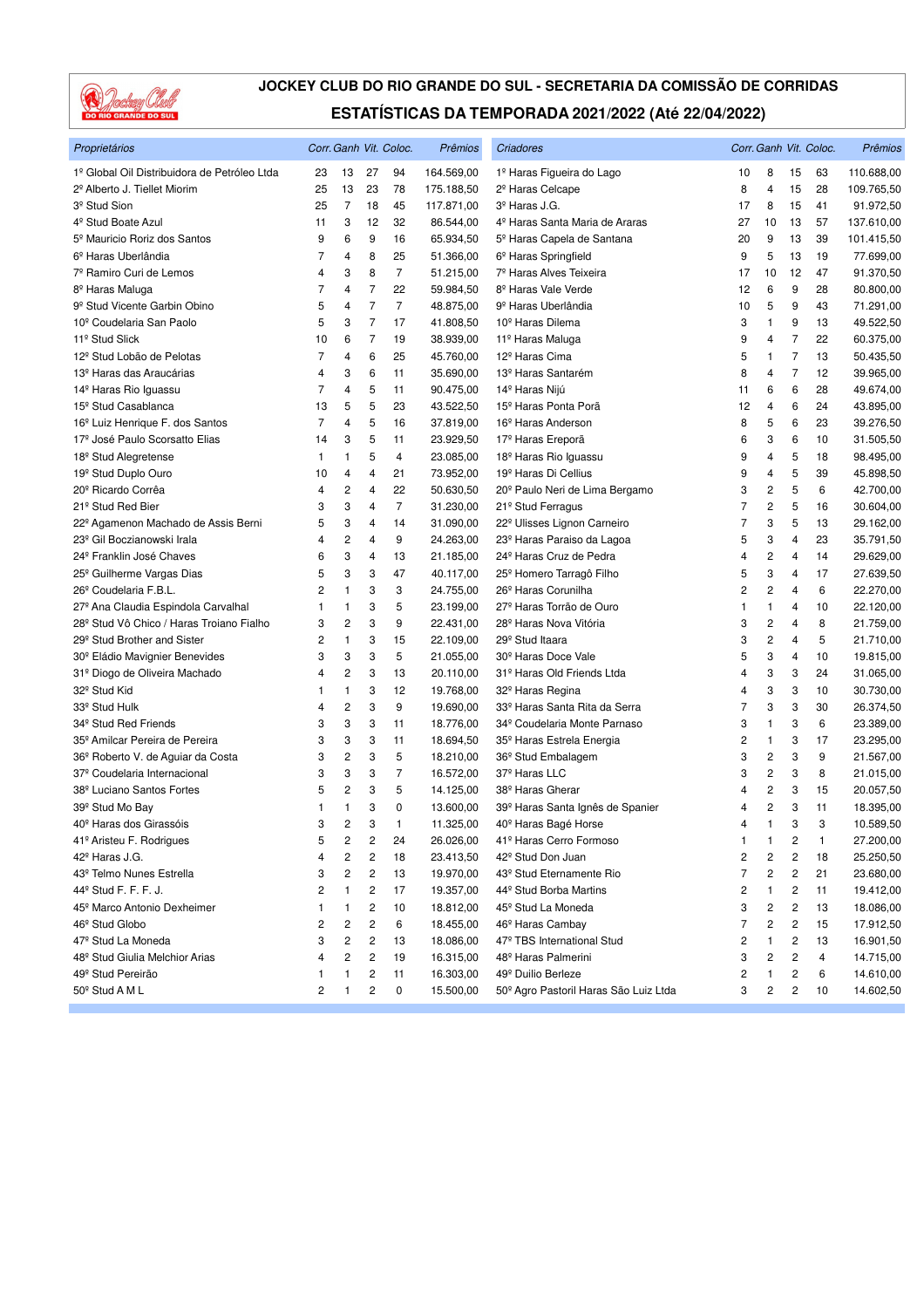

| Criadores (2 anos)                               |                | Corr. Ganh Vit. Coloc. |                |                | Prêmios   | Reprodutores (2 anos)                                |                         | Corr. Ganh Vit. Coloc.  | Prêmios      |                |           |
|--------------------------------------------------|----------------|------------------------|----------------|----------------|-----------|------------------------------------------------------|-------------------------|-------------------------|--------------|----------------|-----------|
| 1º Haras Capela de Santana                       | 7              | 3                      | 6              | 12             | 48.945,00 | 1º Wired Bryan-USA(Stormy Atlantic)                  | 6                       | 5                       | 8            | 3              | 50.655,00 |
| 2 <sup>º</sup> Haras Vale Verde                  | 4              | $\mathbf{1}$           | 3              | 10             | 31.010,00 | 2 <sup>º</sup> Victory Is Ours-(Northern Afleet)     | $\overline{4}$          | $\mathbf{1}$            | 3            | 10             | 31.010,00 |
| 3 <sup>º</sup> Haras Santa Maria de Araras       | 7              | 3                      | 3              | 9              | 25.260,00 | 3º Embaixador Inglês-SP(First American)              |                         | $\overline{\mathbf{c}}$ | 2            | 8              | 21.105,00 |
| 4 <sup>º</sup> Haras Nijú                        | 5              | 3                      | 3              | 3              | 19.345,00 | 4º Kentuckian-(Tiznow)                               |                         | 1                       | $\mathbf{1}$ | $\mathbf{2}$   | 66.590,00 |
| 5º Haras Paraiso da Lagoa                        | 2              | $\overline{c}$         | $\overline{c}$ | 8              | 21.105,00 | 5 <sup>°</sup> Tokay-(Wild Event)                    | 5                       | 1                       | 1            | 11             | 16.045,00 |
| 6 <sup>º</sup> Haras Palmerini                   | 3              | $\overline{c}$         | $\overline{c}$ | $\overline{4}$ | 14.715,00 | 6º Goldikovic-(Galileo)                              | 5                       | 1                       | 1            | 8              | 12.665,00 |
| 7º Haras Rio Iguassu                             | 1              | $\mathbf{1}$           | $\mathbf{1}$   | 0              | 65.000,00 | 7º Koller-ARG(Orpen)                                 | 4                       | 1                       | $\mathbf{1}$ | 6              | 12.475,00 |
| 8 <sup>º</sup> Haras das Araucárias              | $\overline{c}$ | $\mathbf{1}$           | $\overline{1}$ | 7              | 12.050,00 | 8º Billion Dollar-(Put It Back)                      | 3                       | 1                       | -1           | 3              | 11.200,00 |
| 9 <sup>º</sup> Homero Tarragô Filho              | $\overline{c}$ | $\mathbf{1}$           | $\mathbf{1}$   | 5              | 9.540,00  | 9º Redattore-(Roi Normand)                           | $\mathbf{1}$            | 1                       | $\mathbf{1}$ | $\overline{4}$ | 11.020,00 |
| 10 <sup>°</sup> Stud Globo                       | 1              | $\mathbf{1}$           | $\mathbf{1}$   | 3              | 8.565,00  | 10 <sup>°</sup> Adriano-(A.P. Indy)                  | $\mathbf{1}$            | 1                       | $\mathbf{1}$ | 3              | 9.890,00  |
| 11 <sup>º</sup> Haras Alves Teixeira             | 3              | $\mathbf{1}$           | $\mathbf{1}$   | $\mathbf{1}$   | 8.550,00  | 11º La Fúria Negra-PR(Mensageiro Alado)              | 2                       | 1                       | 1            | 5              | 9.540,00  |
| 12 <sup>º</sup> Haras Fidelis Hillmann           | 1              | $\mathbf{1}$           | $\mathbf{1}$   | $\overline{c}$ | 8.500,00  | 12 <sup>°</sup> Salto-(Pivotal)                      | $\overline{\mathbf{c}}$ | 1                       | 1            | $\overline{4}$ | 9.415,00  |
| 13 <sup>º</sup> Eládio Mavignier Benevides       | 1              | $\mathbf{1}$           | 1              | $\overline{2}$ | 8.160,00  | 13º Alcorano-(Public Purse)                          | $\overline{c}$          | 1                       | $\mathbf{1}$ | 4              | 9.095,00  |
| 14 <sup>º</sup> Haras Anderson                   | 1              | $\mathbf{1}$           | $\mathbf{1}$   | 1              | 5.830,00  | 14 <sup>°</sup> Catch A Flight-(Giant'S Causeway)    | 3                       | 1                       | $\mathbf{1}$ | $\overline{4}$ | 9.010,00  |
| 15 <sup>°</sup> Adolpho Smith de Vasconcellos    | 1              | $\mathbf{1}$           | $\mathbf{1}$   | 0              | 5.300,00  | 15 <sup>°</sup> Phone Time-(Gilded Time (USA))       | $\overline{c}$          | 1                       | $\mathbf{1}$ | $\overline{2}$ | 6.430,00  |
| 16 <sup>º</sup> Aluizio Merlin Ribeiro           | 1              | 0                      | 0              | 1              | 19.500,00 | 16 <sup>°</sup> Emcee-(Unbridled'S Song)             | 3                       | 1                       | 1            | $\overline{2}$ | 6.360,00  |
| 17 <sup>º</sup> Haras Cima                       | 1              | 0                      | 0              | 1              | 13.000,00 | 17º Hat Trick-(Sunday Silence)                       | $\overline{c}$          | 1                       | $\mathbf{1}$ | $\mathbf{1}$   | 5.600,00  |
| 18 <sup>º</sup> Haras Free Way                   | 1              | 0                      | 0              | 1              | 6.500,00  | 18º Que Fenômeno-(Northern Afleet)                   | 1                       | 1                       | 1            | $\mathbf 0$    | 5.300,00  |
| 19 <sup>º</sup> Haras Celcape                    | 1              | 0                      | 0              | 3              | 4.240,00  | 19 <sup>°</sup> Quiz Kid-(Forestry)                  | 1                       | 0                       | $\mathbf 0$  | $\mathbf{1}$   | 19.500,00 |
| 20 <sup>°</sup> Haras Santa Tereza do Bom Retiro | 2              | 0                      | $\pmb{0}$      | 3              | 3.710,00  | 20 <sup>°</sup> Forestry-(Storm Cat)                 | $\overline{c}$          | 0                       | $\mathbf 0$  | $\overline{c}$ | 13.530,00 |
| 21 <sup>º</sup> Haras Ereporã                    | 3              | $\mathbf 0$            | 0              | 4              | 3.445,00  | 21º Oliver Zip-USA(City Zip)                         | $\overline{c}$          | 0                       | 0            | 6              | 7.300,00  |
| 22º Haras Quero-Quero do Sul                     | 1              | $\pmb{0}$              | 0              | 3              | 3.060,00  | 22 <sup>°</sup> Tiger Heart-(Scatmandu)              | 2                       | 0                       | $\mathbf 0$  | $\mathbf{1}$   | 6.500,00  |
| 23 <sup>°</sup> Haras Maluga                     |                | 0                      | 0              | 3              | 2.915,00  | 23º West By East-(Blade Prospector)                  | 1                       | 0                       | 0            | 3              | 3.710,00  |
| 24 <sup>°</sup> Haras Gherar                     | 1              | 0                      | 0              | 2              | 2.650,00  | 24 <sup>°</sup> Save The Tiger-ARG(Giant'S Causeway) | $\overline{c}$          | 0                       | $\mathbf 0$  | 5              | 2.355,00  |
| 25 <sup>°</sup> Stud Villas de Aguiar            | 1              | 0                      | $\pmb{0}$      | 3              | 2.120,00  | 25 <sup>°</sup> War Secretary-(War Front)            | 1                       | 0                       | $\mathbf 0$  | $\overline{c}$ | 1.890,00  |
| 26 <sup>°</sup> Haras Di Cellius                 | 1              | 0                      | 0              | $\overline{c}$ | 2.120,00  | 26 <sup>°</sup> Vettori-(Machiavellian)              | 1                       | $\mathbf 0$             | 0            | $\mathbf{1}$   | 1.590,00  |
| 27 <sup>°</sup> Beverly Hills Stud               | 1              | $\pmb{0}$              | 0              | 2              | 1.890,00  | 27 <sup>°</sup> Union Avenue-USA(Gone West)          | 1                       | 0                       | $\mathbf 0$  | 3              | 1.325,00  |
| 28 <sup>°</sup> Haras Santa Ignês de Spanier     | 1              | 0                      | 0              | 3              | 1.325,00  | 28º Totosão-(Spring Halo)                            | 1                       | 0                       | 0            | $\overline{c}$ | 530,00    |
| 29 <sup>°</sup> Stud Ferragus                    | 1              | 0                      | 0              | 1              | 600,00    | 29º My Cherie Amour-(Ay Caramba)                     | 1                       | 0                       | $\mathbf 0$  | $\mathbf{1}$   | 265,00    |
| 30 <sup>°</sup> Haras M.M.Barreta                | 1              | 0                      | $\pmb{0}$      | $\overline{c}$ | 530,00    | 29º Certo-(Magical Mile)                             | 1                       | 0                       | $\mathbf 0$  | $\mathbf{1}$   | 265,00    |
| 31º Coudelaria Esmeralda                         | 1              | 0                      | 0              | 1              | 530,00    | 31º Belo Acteon-(Acteon Man)                         | 1                       | 0                       | $\mathbf 0$  | $\mathbf 0$    | 0,00      |
| 31º Ulisses Lignon Carneiro                      | 1              | $\mathbf 0$            | 0              | 1              | 530,00    | 31º Taludo-(Music Prospector)                        | $\overline{c}$          | 0                       | 0            | $\mathbf 0$    | 0,00      |
| 31º Haras Santa Rita da Serra                    | 1              | 0                      | 0              | 1              | 530,00    | 31º Jump'In Jack Flash-RS(Baby Speedy)               | $\mathbf{1}$            | 0                       | 0            | $\mathbf 0$    | 0,00      |
| 34 <sup>°</sup> Stud Eternamente Rio             | 1              | 0                      | 0              | 1              | 300,00    | 31º Joe Owen-RS(Christine'S Outlaw)                  | $\overline{c}$          | 0                       | $\mathbf 0$  | $\pmb{0}$      | 0,00      |
| 35 <sup>°</sup> Haras Bagé Horse                 | 1              | 0                      | 0              | 1              | 265,00    | 31º Courtier-(Pioneerof The Nile)                    | $\overline{c}$          | 0                       | 0            | $\mathbf 0$    | 0,00      |
| 35 <sup>°</sup> Haras Doce Vale                  | 1              | $\pmb{0}$              | $\mathbf 0$    | 1              | 265,00    | 31º Sum Of The Parts-(Speightstown)                  | 1                       | 0                       | 0            | $\mathbf 0$    | 0,00      |
| 35 <sup>°</sup> Stud La Moneda                   | 1              | 0                      | 0              | 1              | 265,00    |                                                      |                         |                         |              |                |           |
| 38 <sup>°</sup> Stud Dharma                      | 1              | 0                      | $\pmb{0}$      | 0              | 0,00      |                                                      |                         |                         |              |                |           |
| 38º Haras J.G.                                   |                | 0                      | 0              | $\mathbf 0$    | 0,00      |                                                      |                         |                         |              |                |           |
| 38 <sup>°</sup> Haras dos Girassóis              | 1              | 0                      | 0              | 0              | 0,00      |                                                      |                         |                         |              |                |           |
| 38 <sup>º</sup> Haras Campestre                  | 2              | $\mathbf 0$            | $\pmb{0}$      | 0              | 0,00      |                                                      |                         |                         |              |                |           |
| 38 <sup>°</sup> Haras Cambay                     | 2              | 0                      | 0              | 0              | 0,00      |                                                      |                         |                         |              |                |           |
| 38 <sup>°</sup> Haras Pasuvi                     | 1              | 0                      | 0              | 0              | 0,00      |                                                      |                         |                         |              |                |           |
| 38 <sup>°</sup> Haras Charmville                 | 1              | 0                      | 0              | 0              | 0,00      |                                                      |                         |                         |              |                |           |
| 38 <sup>º</sup> Haras América do Sul             | 1              | $\mathbf 0$            | $\mathbf 0$    | $\mathbf 0$    | 0,00      |                                                      |                         |                         |              |                |           |